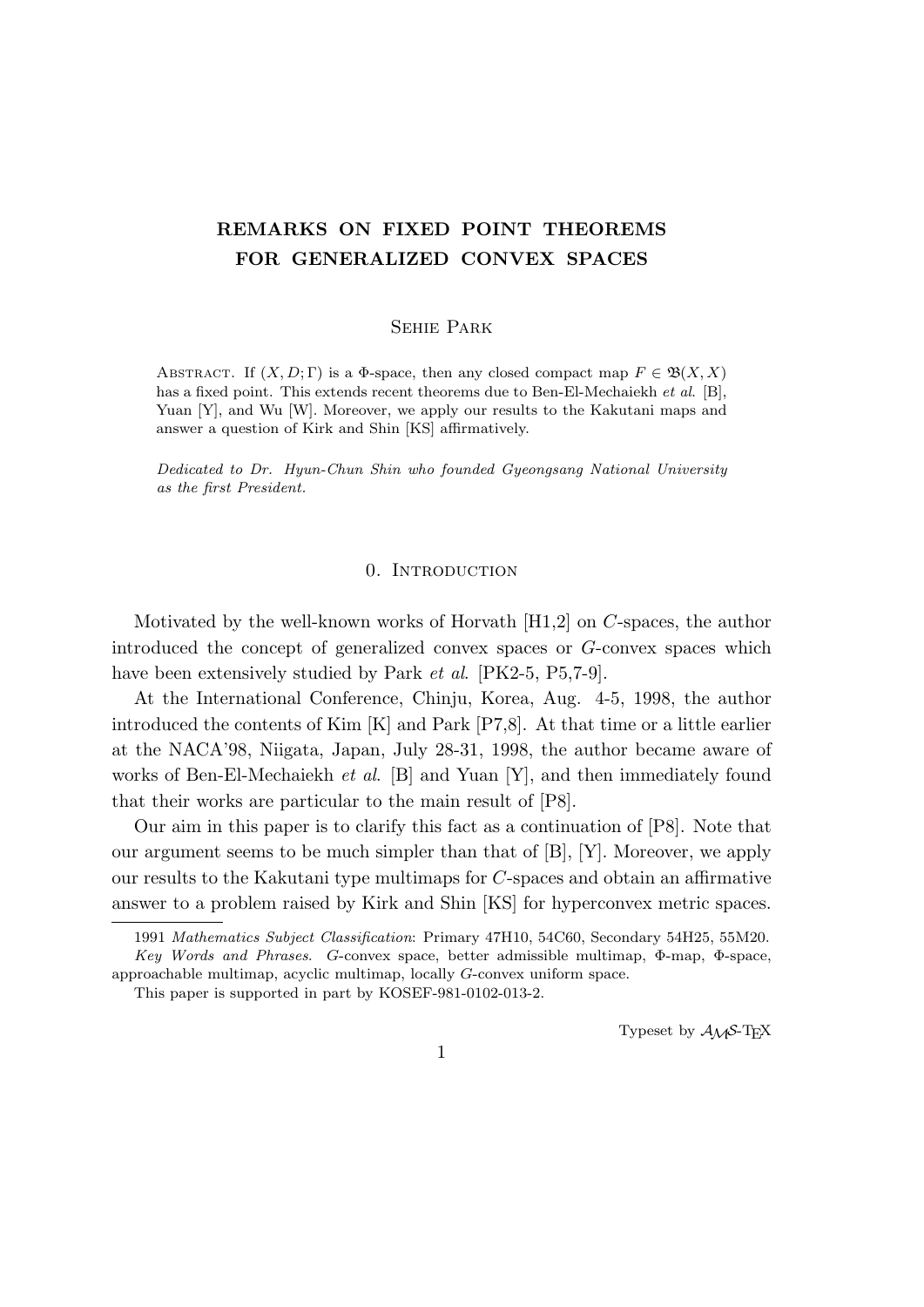In this paper, all topological spaces are assumed to be Hausdorff and t.v.s. means topological vector spaces. For notations and terminology, we follow [P3-6].

### 1. Better admissible maps on *G*-convex spaces

A *generalized convex space* or a *G*-*convex space* (*X, D*; Γ) consists of a topological space *X*, a nonempty subset *D* of *X*, and a multimap  $\Gamma : \langle D \rangle \to X$  such that for each  $A \in \langle D \rangle$  with the cardinality  $|A| = n + 1$ , there exists a continuous function  $\phi_A : \Delta_n \to \Gamma(A)$  such that  $J \in \langle A \rangle$  implies  $\phi_A(\Delta_J) \subset \Gamma(J)$ . Note that  $\phi_A|_{\Delta_J}$  can be regarded as  $\phi_J$ .

Here,  $\langle D \rangle$  denotes the set of all nonempty finite subsets of  $D$ ,  $\Delta_n$  the standard *n*-simplex, and  $\Delta_J$  the face of  $\Delta_n$  corresponding to  $J \in \langle A \rangle$ . We may write  $\Gamma_A = \Gamma(A)$  for each  $A \in \langle D \rangle$  and  $(X, \Gamma) = (X, X; \Gamma)$ . A subset *C* of *X* is said to be Γ-*convex* if for each  $A \in \langle D \rangle$ ,  $A \subset C$  implies  $\Gamma_A \subset C$ . For details on *G*-convex spaces, see [PK2-5, P5,7-9], where basic theory was extensively developed.

There are a lot of new examples of *G*-convex spaces; see [P9].

Let (*X, D*; Γ) be a *G*-convex space and *Y* a topological space. We define *the better admissible class*  $\mathfrak{B}$  of multimaps from *X* into *Y* as follows:

 $F \in \mathfrak{B}(X, Y) \Longleftrightarrow F : X \multimap Y$  is a multimap such that for any  $N \in \langle D \rangle$  with  $|N| = n + 1$  and any continuous map  $p : F(\Gamma_N) \to \Delta_n$ , the composition

$$
\Delta_n \xrightarrow{\phi_N} \Gamma_N \xrightarrow{F|_{\Gamma_N}} F(\Gamma_N) \xrightarrow{p} \Delta_n
$$

has a fixed point.

For convex spaces, the class  $\mathfrak B$  appears in [P3-6].

For any topological space *E* and a *G*-convex space  $(X, D; \Gamma)$ , a map  $T: E \to X$ is called a  $\Phi$ -*map* if there exists a map  $S : E \to D$  such that

- (i) for each  $y \in E$ ,  $M \in \langle Sy \rangle$  implies  $\Gamma_M \subset Ty$ ; and
- (ii)  $E = \bigcup \{ \text{Int } S^- x : x \in D \}.$
- 2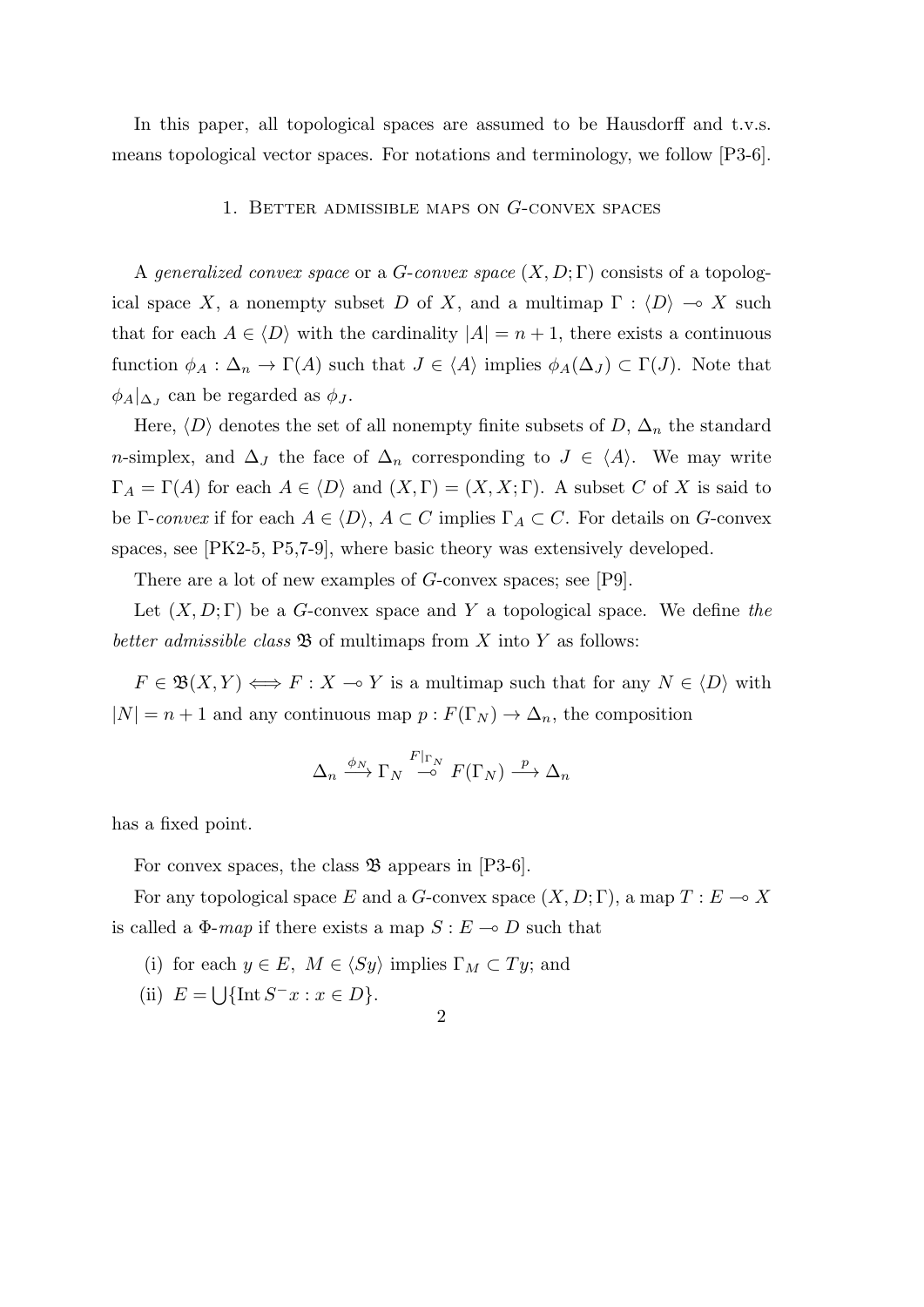The concept of Φ-maps is originated from Horvath [H1] and motivated by the works of Fan and Browder; see [P2].

For a particular type of *G*-convex spaces, we can establish fixed point theorems for the class  $\mathfrak{B}$  as follows:

A *G*-convex space  $(X, D; \Gamma)$  is a  $\Phi$ -*space* if X is a separated uniform space and for each entourage *V* there is a  $\Phi$ -map  $T : X \to X$  such that  $\text{Gr}(T) \subset V$ . This concept is originated from Horvath [H1], where a number of examples were given.

The following is our main result of [P8] whose proof is given here for the completeness:

**Theorem 1.** Let  $(X, D; \Gamma)$  be a  $\Phi$ -space and  $F \in \mathfrak{B}(X, X)$ . If F is closed and *compact, then F has a fixed point.*

*Proof.* Let  $V = \{V_{\lambda}\}_{{\lambda \in I}}$  be a basis of the separated uniform structure of X. Let  $K = \overline{F(X)}$  be the closure of the range of *F*. Since  $(X, D; \Gamma)$  is a Φ-space, for each  $\lambda \in I$ , there is a  $\Phi$ -map  $T_{\lambda}: X \to X$  such that  $\text{Gr}(T_{\lambda}) \subset V_{\lambda}$ . Since *K* is compact, it is known that  $T_\lambda|_K$  has a continuous selection  $f_\lambda: K \to \Gamma_N$  for some  $N \in \langle D \rangle$ such that  $f_{\lambda} = \phi_N \circ p$ , where  $p: K \to \Delta_n$  is a continuous map; see [P8]. Since  $F \in \mathfrak{B}(X,K)$ , the composition

$$
\Delta_n \xrightarrow{\phi_N} \Gamma_N \xrightarrow{F|_{\Gamma_N}} F(\Gamma_N) \subset K \xrightarrow{p} \Delta_n
$$

has a fixed point  $a_{\lambda} \in \Delta_n$ ; that is,  $a_{\lambda} \in (p \circ F \circ \phi_N)a_{\lambda}$ . Hence,

$$
x_{\lambda} := \phi_N(a_{\lambda}) \in (\phi_N \circ p \circ F)x_{\lambda} = (f_{\lambda} \circ F)x_{\lambda}
$$

and there exists a  $y_{\lambda} \in F(x_{\lambda}) \subset K$  such that  $x_{\lambda} = f_{\lambda}(y_{\lambda}) \in T_{\lambda}(y_{\lambda})$ ; that is,  $(x_{\lambda}, y_{\lambda}) \in V_{\lambda}$ . Therefore

$$
(x_{\lambda}, y_{\lambda}) \in V_{\lambda} \cap \text{Gr}(F) \subset X \times K.
$$

Since *K* is compact, we may assume that  $\{y_\lambda\}_{\lambda \in I}$  converges to some  $x_0 \in K$ . Since  $(x_{\lambda}, y_{\lambda}) \in V_{\lambda}$  for all  $\lambda \in I$ ,  $\{x_{\lambda}\}_{\lambda \in I}$  also converges to  $x_0 \in K$ . Since F is closed and  $(x_{\lambda}, y_{\lambda}) \in \text{Gr}(F)$ , we should have  $(x_0, x_0) \in \text{Gr}(F)$ . Therefore, *F* has a fixed point  $x_0 \in K$ .

Particular forms of Theorem 1 were known by Horvath [H1] and Park and Kim [PK1].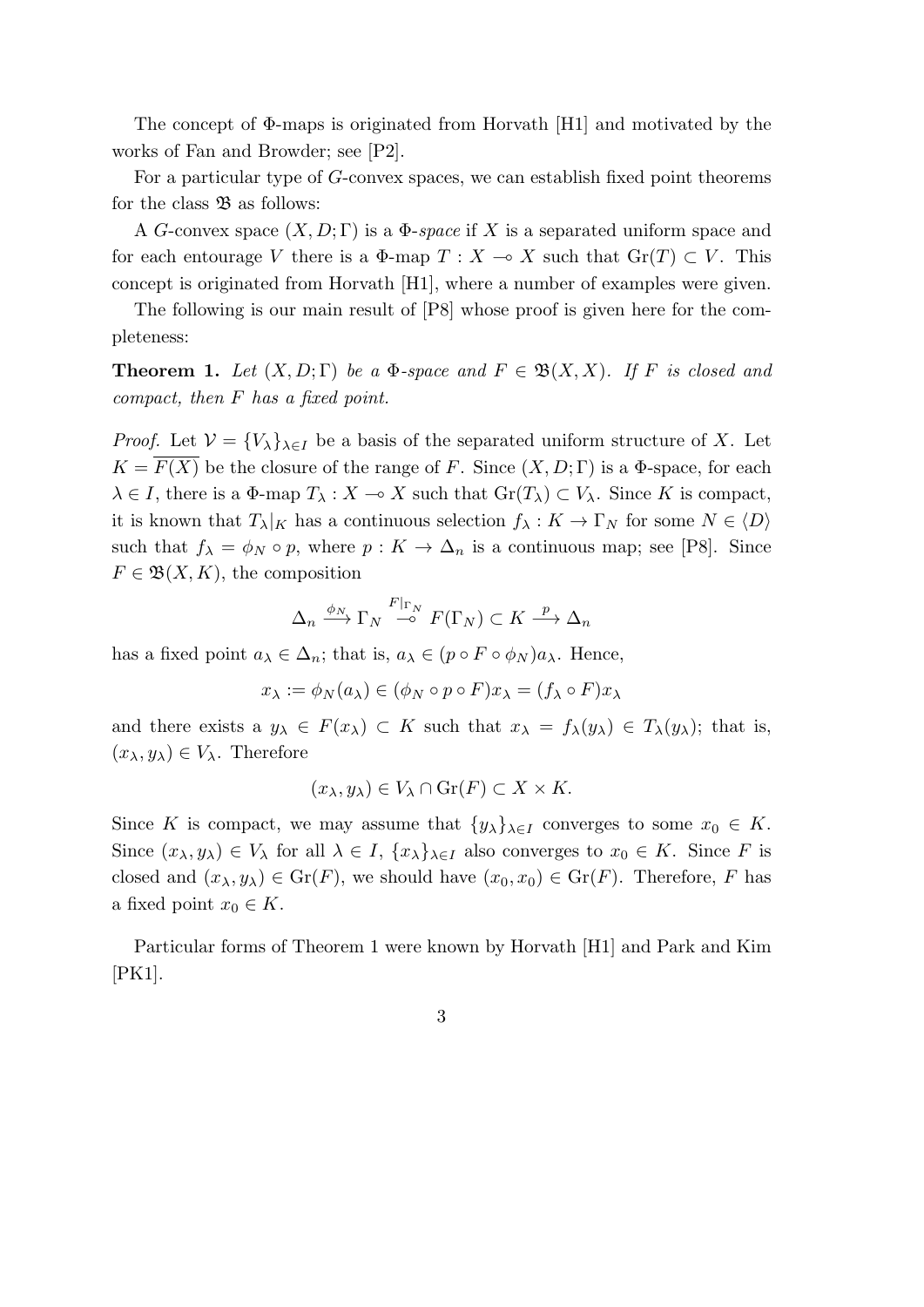#### 2. Approachable maps on *G*-convex spaces

Recently, Ben-El-Mechaiekh *et al*. [B] introduced the class A of approachable multimaps as follows:

Let X and Y be topological spaces. A multimap  $F: X \to Y$  is said to be *approachable* whenever

(i) *X* and *Y* are uniformizable (with respective bases  $U$  and  $V$  of symmetric entourages), and

(ii) *F* admits a continuous *W*-approximative selection  $s: X \to Y$  for each *W* in the basis *W* of the product uniformity on *X* × *Y*; that is,  $\text{Gr}(s) \subset W[\text{Gr}(F)],$ where

$$
W[A] = \bigcup_{z \in A} W[z] = \{ z' \in X \times Y : W[z'] \cap A \neq \emptyset \}
$$

for any  $A \subset X \times Y$ , and

$$
W[z] = \{ z' \in X \times Y : (z, z') \in W \}
$$

for  $z \in X \times Y$ .

We denote  $F \in A(X, Y)$  if  $F : X \to Y$  is approachable.

The following two lemmas are [B, Lemmas 2.4 and 4.1], respectively.

**Lemma 1.** Let  $(X, \mathcal{U})$ ,  $(Y, \mathcal{V})$ ,  $(Z, \mathcal{W})$  be three uniform spaces, with *Z* compact, *and let*  $\Psi : Z \to X$ ,  $\Phi : X \to Y$  *be two upper semicontinuous(u.s.c.), closed-valued approachable maps. Then so is their composition*  $\Phi \circ \Psi$ *.* 

**Lemma 2.** *If X is a nonempty convex subset of a locally convex t.v.s. and if* Φ *∈* A(*X, X*) *is u.s.c. with closed values, then* Φ *has a fixed point provided that* Φ *is compact.*

From Lemmas 1 and 2, we show that certain approachable maps are better admissible if their domains are *G*-convex spaces as follows: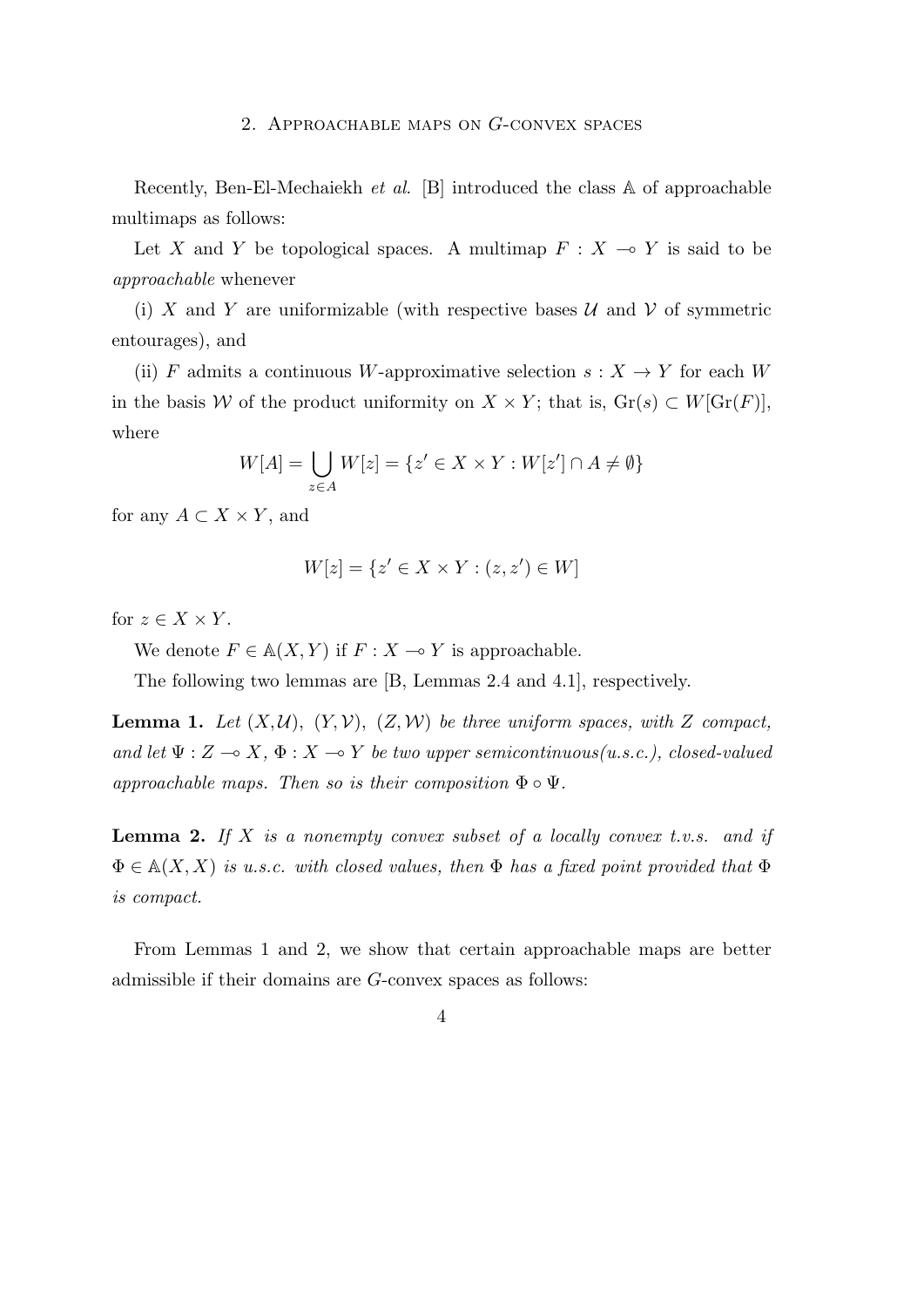**Lemma 3.** Let  $(X, D; \Gamma)$  be a *G*-convex uniform space with the basis *U* and  $(Y, V)$ *a* uniform space. If  $F \in A(X, Y)$  is closed compact, then  $F \in \mathfrak{B}(X, Y)$ .

*Proof.* For any  $N \in \langle D \rangle$  with  $|N| = n + 1$  and continuous map  $p : F(\Gamma_N) \to \Delta_n$ , consider the composition

$$
\Delta_n \xrightarrow{\phi_N} \Gamma_N \xrightarrow{F|_{\Gamma_N}} F(\Gamma_N) \xrightarrow{p} \Delta_n.
$$

Since *F* is closed and compact, *F* is u.s.c. with closed values, and hence so is  $F|_{\phi_N(\Gamma_N)}$ . Note also that each of  $\phi_N$ ,  $F|_{\Gamma_N}$  and *p* is approachable. Therefore, by Lemma 1, the composition  $p \circ (F|_{\Gamma_N}) \circ \phi_N$  is an upper semicontinuous approachable map with nonempty closed values. Now, by Lemma 2, it has a fixed point. This completes our proof.

From Theorem 1 and Lemma 3, we have

**Theorem 2.** Let  $(X, D; \Gamma)$  be a  $\Phi$ -space and  $F \in A(X, X)$ . If F is closed and *compact, then F has a fixed point.*

This extends the main theorem of Ben-El-Mechaiekh *et al*. [B, Theorem 4.2], which is the case  $X = D$  under the additional restriction that  $Sy \subset Ty$  for each *y ∈ E* in the definition of Φ-maps. Similarly, other results of Ben-El-Mechaiekh *et al*. [B, Corollaries 4.3, 4.4, 4.7, and 4.8] can also be improved.

## 3. Acyclic maps on *G*-convex spaces

The study of fixed points of compact acyclic maps in a t.v.s. was initiated by the author in 1991; see  $[P1]$ . For the subsequent works of the author; see  $[P2,4,6]$ .

For topological spaces *X* and *Y* , we adopt the following:

 $F \in V(X, Y) \Longleftrightarrow F : X \multimap Y$  is an acyclic map; that is, an u.s.c. multimap with compact acyclic values.

$$
\overline{5}
$$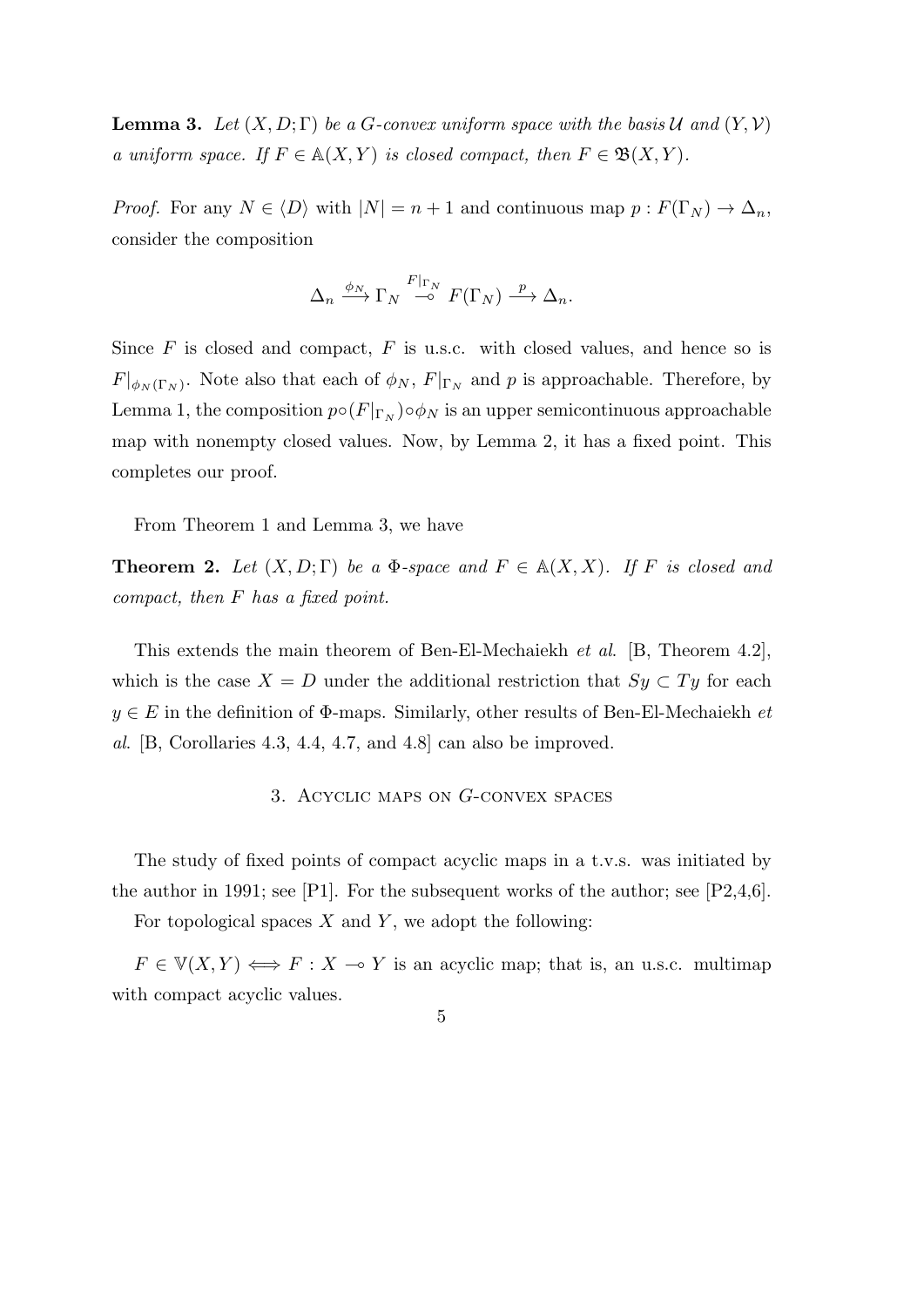$F \in V_c(X, Y) \iff F : X \to Y$  is a finite composition of acyclic maps where the intermediate spaces are topological.

It is known that  $\mathbb{V}_c(X, Y) \subset \mathfrak{B}(X, Y)$  whenever X is a *G*-convex space, and that any map in  $V_c$  is closed.

The following was introduced in [P7]:

A *locally G*-*convex uniform space* is a *G*-convex space (*X, D*; Γ) such that

- (1) *X* is a separated uniform space with the basis  $V$ ;
- (2) *D* is dense in *X*; and
- (3) for each  $V \in \mathcal{V}$  and each  $x \in X$ ,

$$
V[x] = \{x' \in X : (x, x') \in V\}
$$

is Γ-convex.

Particular types of locally *G*-convex uniform spaces are treated recently by Yuan [Y] for the case  $X = D$  and by Wu [W] for the case  $X = D$  is a *C*-space.

**Lemma 4.** *A locally G-convex uniform space*  $(X, D; \Gamma)$  *is a*  $\Phi$ *-space.* 

*Proof.* Let *V* be an (open) basis of the uniform structure of  $(X, D; \Gamma)$ . For each  $V \in \mathcal{V}$ , define  $T : X \to X$  and  $S : X \to D$  by

$$
Tx := \{ y \in X : (x, y) \in V \}
$$

and

$$
Sx := \{ y \in D : (x, y) \in V \}
$$

for  $x \in X$ . Since *D* is dense in *X*, for each  $x \in X$ , there is a  $y \in D$  such that  $(x, y) \in V$ ; hence

$$
x \in S^- y = T^- y.
$$

Since  $T^-y$  is open, we have  $X = \bigcup \{\text{Int } S^-y : y \in D\}$ . Moreover, for each  $x \in X$ , if *M* ∈  $\langle Sx \rangle$  ⊂  $\langle D \rangle$ , then

$$
\Gamma_M \subset \{ y \in X : (x, y) \in V \} = Tx.
$$

Therefore *S* and *T* satisfy conditions (i) and (ii) of the definition of a Φ-map.

From Lemma 4 and Theorem 1, we have the following: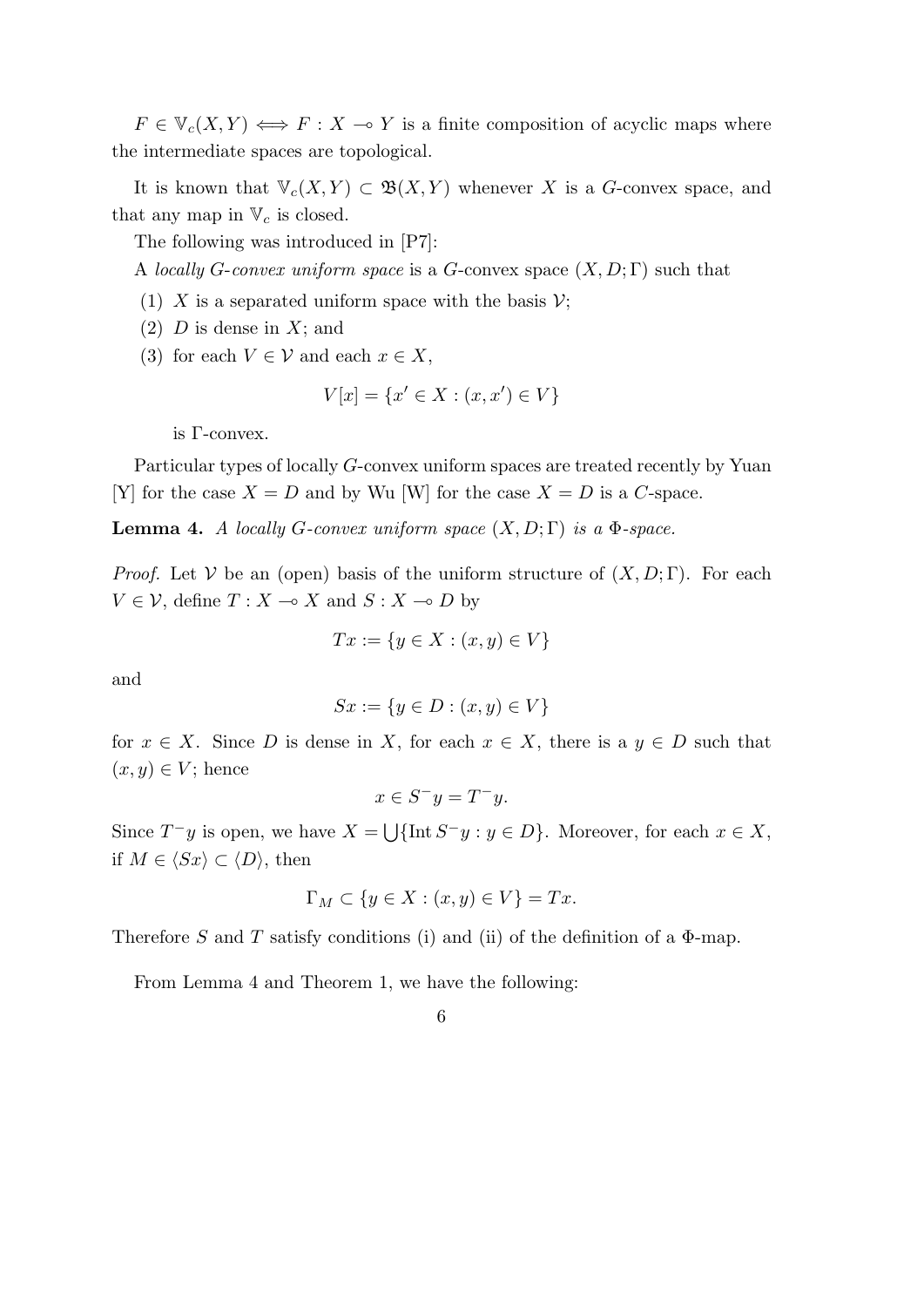**Theorem 3.** *Let* (*X, D*; Γ) *be a locally G-convex uniform space. Then any closed compact map*  $F \in \mathfrak{B}(X,X)$  *has a fixed point.* 

Since  $\mathbb{V}_c(X,X) \subset \mathfrak{B}(X,X)$ , we have the following:

**Corollary.** *Let* (*X, D*; Γ) *be a locally G-convex uniform space. Then any compact map*  $F \in \mathbb{V}_c(X,X)$  *has a fixed point.* 

Note that Yuan [Y, Theorem 2.1] obtained a particular form of Corollary for the case  $X = D$  itself is compact and for V instead of  $V_c$ . Similarly, other results in [Y] also can be improved.

Note also that Wu [W, Theorem 1] is a particular form of [Y, Theorem 2.1] for the case  $X = D$  is a *C*-space.

## 4. The Kakutani maps on *G*-spaces

Usually, an u.s.c. multimap with nonempty (closed) convex values is called a Kakutani map within the frame of t.v.s. In this section, we obtain fixed point theorems for general Kakutani type multimaps defined on particular types of *G*spaces.

We give a well-known subclass of *G*-convex spaces due to Horvath [H2] as follows:

A pair (*X,* Γ) is called a *C*-*space* (or an *H*-*space*) if *X* is a topological space and  $\Gamma$  :  $\langle X \rangle \to X$  a multimap such that  $\Gamma_A \subset \Gamma_B$  for  $A \subset B$  in  $\langle X \rangle$  and each  $\Gamma_A$ is *ω*-connected (that is, *n*-connected for all  $n \geq 0$ ). We can also define a locally *C*-convex uniform space as in Section 3.

A *C*-space (*X,* Γ) is called an *LC-space* if *X* is a separated uniform space and if there exists a basis *V* for the symmetric entourages such that for each  $V \in V$ ,  ${x \in X : C \cap V[x] \neq \emptyset}$  is Γ-convex whenever  $C \subset X$  is Γ-convex; see [H2].

$$
\mathbf{7}
$$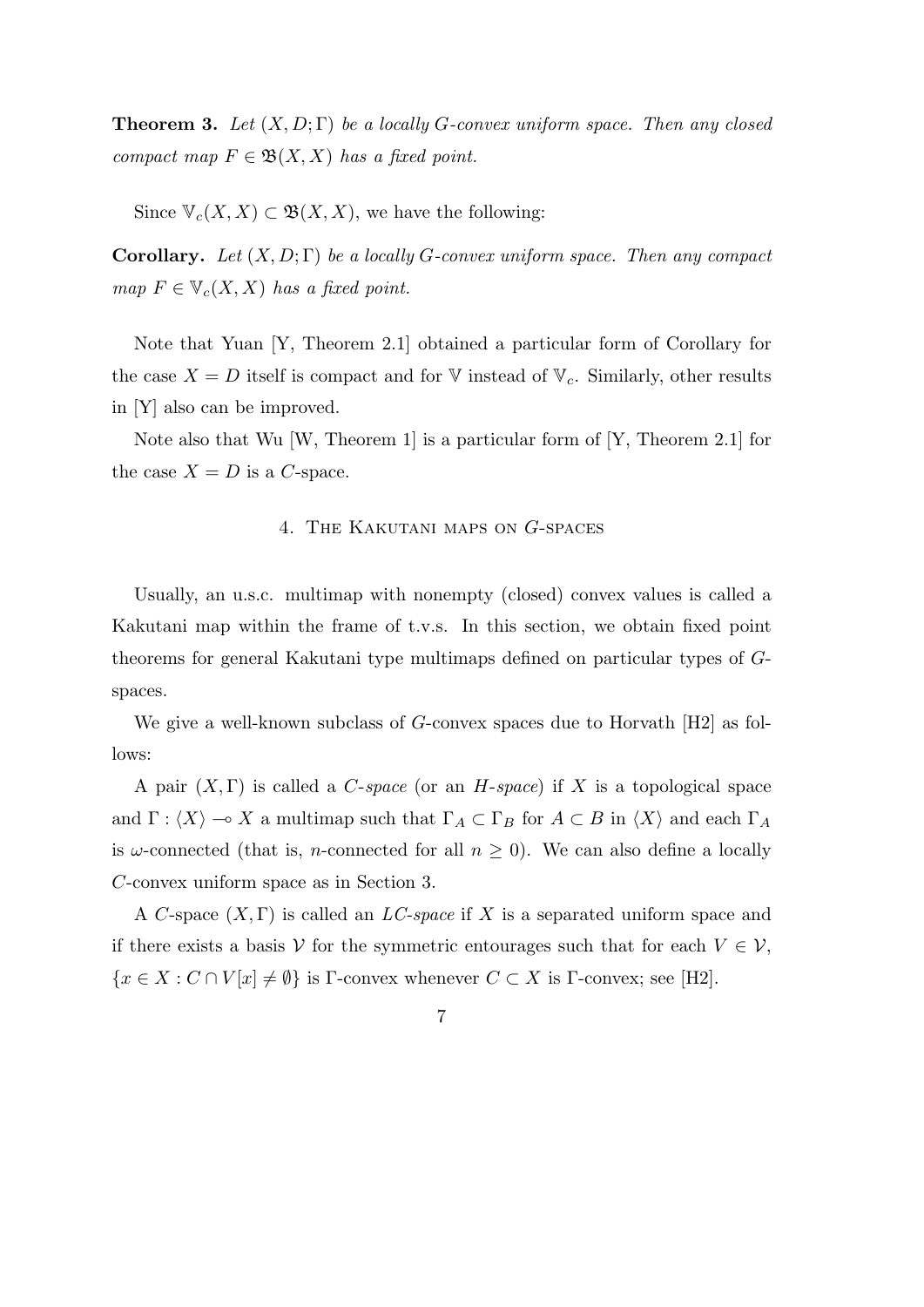**Lemma 5.** *Every LC*-space  $(X, \Gamma)$  *is locally C*-convex *if* every singleton is  $\Gamma$ *convex.*

*Proof.* For each entourage *V* and any  $x \in X$ ,

$$
V[x] = \{x' \in X : (x, x') \in V\}
$$
  
=  $\{x' \in X : x \in V[x']\}$   
=  $\{x' \in X : \{x\} \cap V[x'] \neq \emptyset\}.$ 

Since  $\{x\}$  is Γ-convex and  $(X, \Gamma)$  is an *LC*-space,  $V[x]$  is Γ-convex. Therefore,  $(X, \Gamma)$  is locally *C*-convex.

The following is due to Ben-El-Mechaiekh *et al*. [B, Proposition 3.9]:

**Lemma 6.** *Let*  $(X, \mathcal{U})$  *and*  $(Y, \mathcal{V})$  *are uniform spaces. If either* 

- (i) *X is paracompact and* (*Y,* Γ) *is an LC-space; or*
- (ii) *X is compact and*  $(Y, \Gamma)$  *is a G-convex space,*

*then every u.s.c.* map  $F: X \to Y$  *with nonempty*  $\Gamma$ -convex values is approachable; *that is,*  $F \in A(X, Y)$ *.* 

From Theorem 2 and Lemma 6(ii), we have

**Theorem 4.** *Let*  $(X, \Gamma)$  *be a compact*  $\Phi$ *-space. Then any u.s.c. map*  $F: X \to X$ *with nonempty closed* Γ*-convex values has a fixed point.*

From Theorem 3 and Lemmas 5 and 6(i), we have the following due to Ben-El-Mechaiekh *et al*. [B, Corollary 4.7]:

**Theorem 5.** *Let* (*X,* Γ) *be a paracompact LC-space such that every singleton is* Γ*-convex. Then any compact u.s.c. map with nonempty closed* Γ*-convex values has a fixed point.*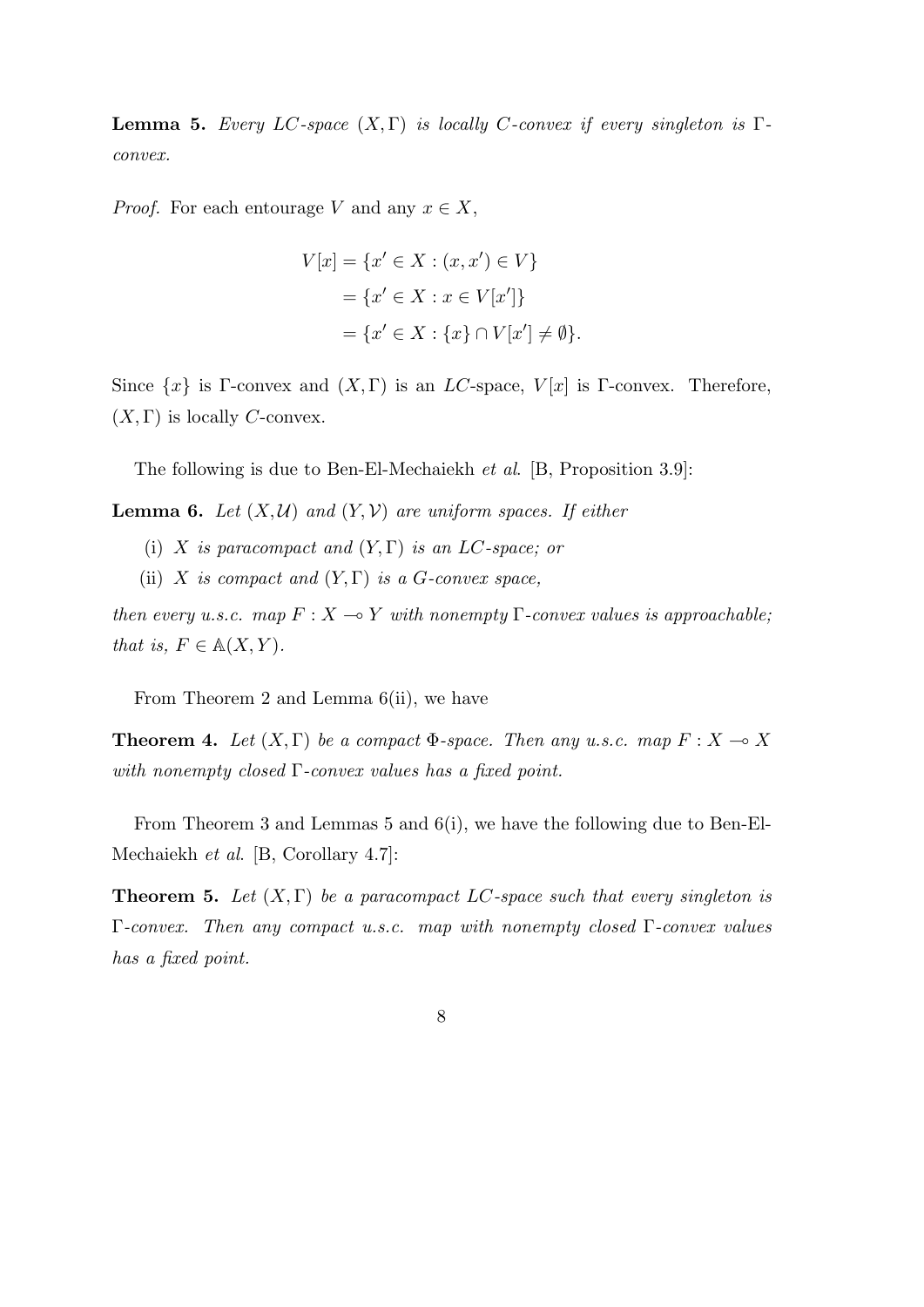#### 5. The Kakutani maps on hyperconvex spaces

The notion of hyperconvex spaces was introduced by Aronszajn and Panitchpakdi [AP] in 1956. In 1979, independently Sine [Si] and Soardi [So] proved the fixed point property for nonexpansive maps on bounded hyperconvex spaces. Since then many interesting works have appeared for hyperconvex spaces; for the literature, see [K, P10–12].

It is known that the space  $\mathbb{C}(E)$  of all continuous real functions on a Stonian space *E* (extremally disconnected compact Hausdorff space) with the usual norm is hyperconvex, and that every hyperconvex real Banach space is a space  $\mathbb{C}(E)$  for some Stonian space *E*. Then  $(\mathbb{R}^n, \|\cdot\|_{\infty})$ ,  $l^{\infty}$ , and  $L^{\infty}$  are concrete examples of hyperconvex spaces.

We follow mainly Khamsi [K].

A metric space  $(H, d)$  is said to be *hyperconvex* if for any collection of points  $\{x_\alpha\}$ of *H* and for any collection  ${r_\alpha}$  of nonnegative reals such that  $d(x_\alpha, x_\beta) \leq r_\alpha + r_\beta$ , we have

$$
\bigcap_{\alpha} B(x_{\alpha}, r_{\alpha}) \neq \emptyset.
$$

Here  $B(x, r)$  denotes the closed ball with center  $x \in H$  and radius  $r > 0$ .

For any nonempty bounded subset *A* of *H*, its *convex hull* co *A* is defined by

 $\operatorname{co} A = \bigcap \{ B : B \text{ is a closed ball containing } A \}.$ 

Let  $\mathcal{A}(H) = \{A \subset H : A = \text{co } A\}$ ; that is,  $A \in \mathcal{A}(H)$  iff A is an intersection of closed balls. In this case we will say *A* is an *admissible* subset of *H*.

The following is known by Horvath [H2]; see also Yuan [Y]:

**Lemma 7.** *Any hyperconvex space*  $(H, d)$  *is a complete metric LC*-space  $(H, \Gamma)$ *with*  $\Gamma_A = \text{co } A$  *for each*  $A \in \langle H \rangle$ *.* 

It is also known that each  $X \in \mathcal{A}(H)$  itself is hyperconvex and contractible.

From Theorem 1 and Lemmas 4, 5, and 7, we have the following due to Park [P8, Corollary 4]:

9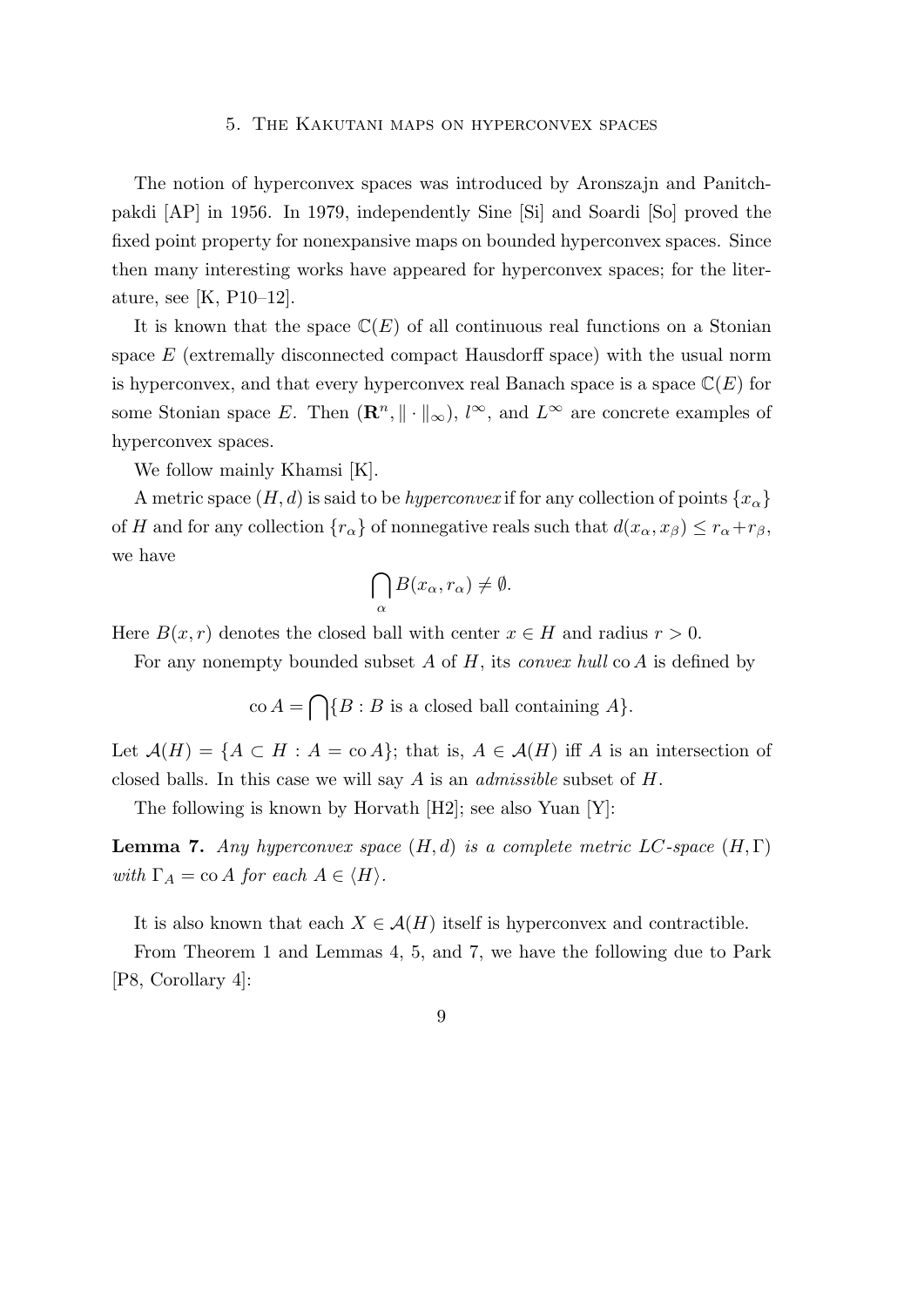**Theorem 6.** *Let* (*H, d*) *be a hyperconvex space. Then any closed compact map*  $F \in \mathfrak{B}(H,H)$  *has a fixed point.* 

Note that even for the subclass  $\mathbb{V}(H, H) \subset \mathfrak{B}(H, H)$  Theorem 6 extends Yuan [Y, Corollary 2.5].

From Theorem 5 and Lemma 7, we have the following :

**Theorem 7.** *Let* (*H, d*) *be a hyperconvex space. Then any compact u.s.c. map*  $F: H \rightarrow H$  *with nonempty closed* Γ*-convex values has a fixed point.* 

For a single-valued map  $F = f : H \to H$ , Theorem 7 reduces to [P11, Theorem 7], which in turn extends a result of Espinola-Garcia; see [P11].

Since any admissible subset of a hyperconvex space is hyperconvex, we have the following :

**Corollary 7.1.** *Let*  $(H,d)$  *be a hyperconvex space and*  $X \in \mathcal{A}(H)$ *. Then any compact u.s.c. map*  $F: X \to X$  *with nonempty closed*  $\Gamma$ *-convex values has a fixed point.*

The following is well-known; see Aubin and Ekeland [AE, Theorem 8]:

**Lemma 7.** Let  $F, G: X \to Y$  be two multimaps such that  $Fx \cap Gx \neq \emptyset$  for all *x ∈ X. If*

- (i) *F is u.s.c.* at  $x_0 \in X$ ;
- (ii) *F x*<sup>0</sup> *is compact; and*
- (iii) *G is closed;*

*then the multimap*  $F \cap G : x \mapsto Fx \cap Gx$  *is u.s.c. at*  $x_0 \in X$ *.*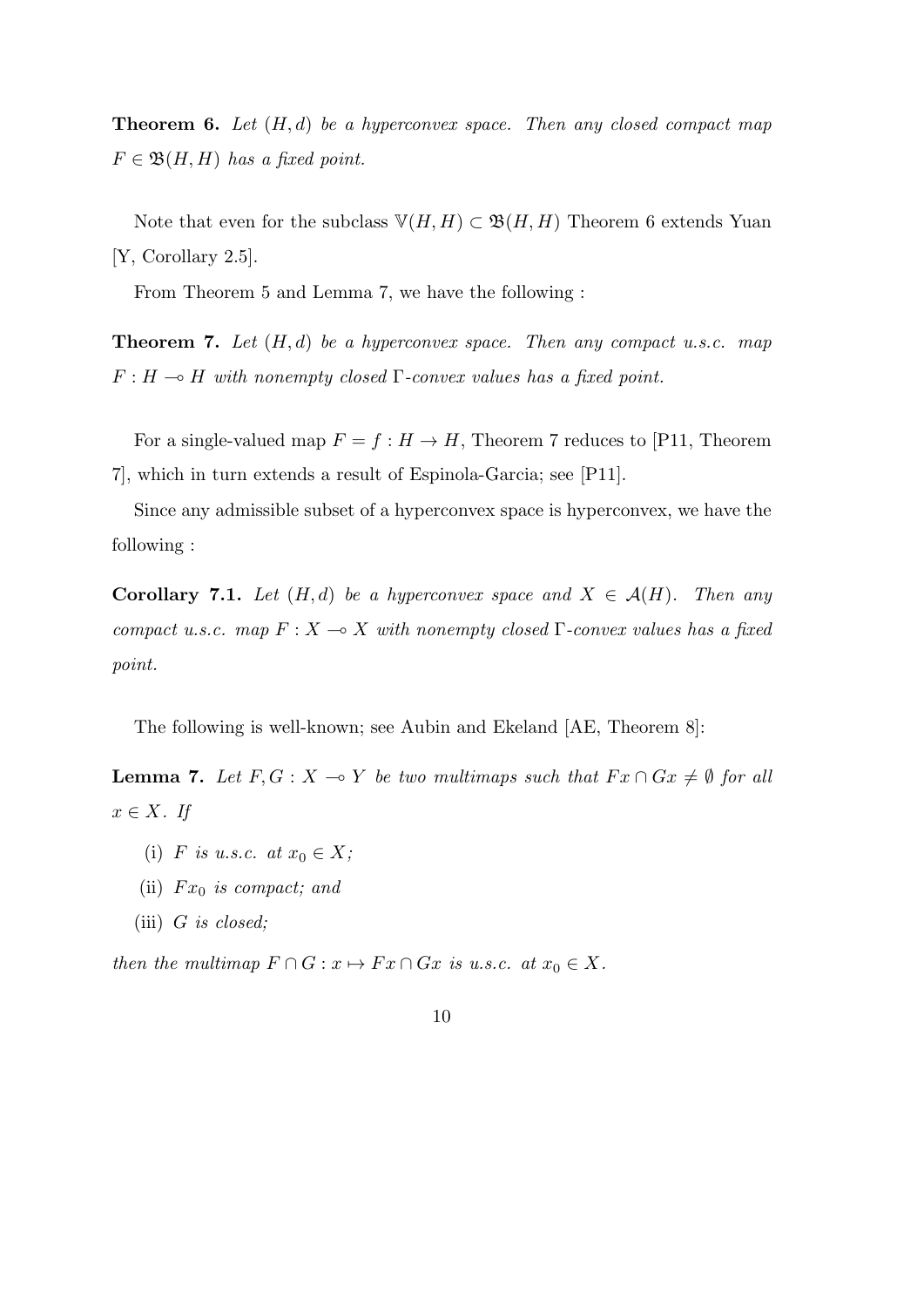**Corollary 7.2.** Let  $(H, d)$  and X be the same as in Corollary 7.1. Let  $F: X \to H$ *be a compact u.s.c. multimap with nonempty closed* Γ*-convex values such that*  $Fx \cap X \neq \emptyset$  *for all*  $x \in X$ *. Then F has a fixed point.* 

*Proof.* Note that *X* is closed in *H*. Let  $G: X \rightarrow H$  be the constant multimap defined by  $Gx = X$  for all  $x \in X$ . Then *G* has closed graph  $Gr(G) = X \times X$  in  $X \times H$ . Then by Lemma 7, the map  $F \cap G : X \to X$  is u.s.c. with nonempty closed  $\Gamma$ -convex values  $Fx\cap X$  for  $x\in X$ . Moreover, it is also compact. Therefore, by Corollary 7.1, it has a fixed point  $x_0 \in (F \cap G)x_0 = Fx_0 \cap X$ ; that is,  $x_0 \in X$ and  $x_0 \in F x_0$ . This completes our proof.

Since any  $X \in \mathcal{A}(H)$  is Γ-convex, we immediately have the following extremely particular case of Corollary 7.2:

**Corollary 7.3.** Let *H* be a hyperconvex space,  $X \in \mathcal{A}(H)$  compact, and  $F : X \rightarrow$  $\mathcal{A}(H)$  *an u.s.c. map for which*  $Fx \cap X \neq \emptyset$  *for all*  $x \in X$ *. Then F has a fixed point.*

Note that Kirk and Shin [KS, Corollary 3.5] obtained the above result for a continuous map  $F$  and bounded  $H$ , and they asked whether their result remains true under the assumption that *F* is u.s.c. rather than continuous. We answer this question affirmatively as shown above.

#### **REFERENCES**

- [AP] N. Aronszajn and P. Panitchpakdi, *Extensions of uniformly continuous transformations and hyperconvex metric spaces*, Pacific J. Math. **6** (1956), 405–439.
- [B] H. Ben-El-Mechaiekh, S. Chebbi, M. Florenzano, and J. Llinares, *Abstract convexity and fixed points*, J. Math. Anal. Appl. **222** (1998), 138–151.
- [H1] C. D. Horvath, *Contractibility and generalized convexity*, J. Math. Anal. Appl. **156** (1991), 341–357.
- [H2] , *Extension and selection theorems in topological spaces with a generalized convexity structure*, Ann. Fac. Sci. Toulouse **2** (1993), 253–269.
- [K] M. A. Khamsi, *KKM and Ky Fan theorems in hyperconvex metric spaces*, J. Math. Anal. Appl. **204** (1996), 298–306.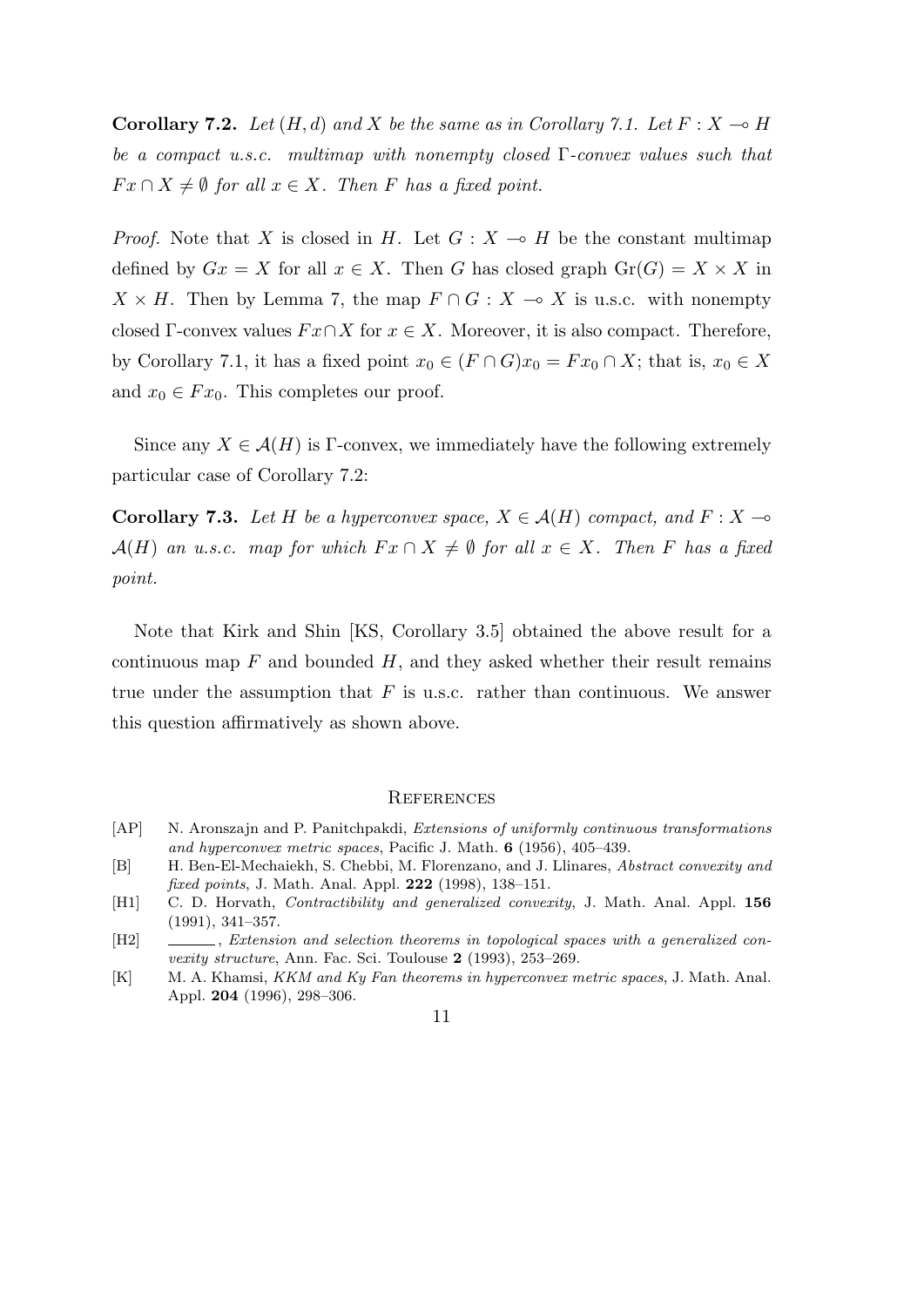- [Ki] H. Kim, *Fixed point theorems on generalized convex spaces*, J. Korean Math. Soc. **35** (1998), 491–502.
- [KS] W. A. Kirk and S. S. Shin, *Fixed point theorems in hyperconvex spaces*, Houston J. Math. **23** (1997), 175–188.
- [P1] Sehie Park, *Some coincidence theorems on acyclic multifunctions and applications to KKM theory*, Fixed Point Theory and Applications (K.-K. Tan, ed.), World Sci., River Edge, NJ, 1992, pp.248–277.
- [P2] , *Eighty years of the Brouwer fixed point theorem*, Antipodal Points and Fixed Points (by J. Jaworowski, W. A. Kirk, and S. Park), Lect. Notes Ser. **28**, RIM-GARC, Seoul Nat. Univ., 1995, pp.55–97.
- [P3] , *Coincidence theorems for the better admissible multimaps and their applications*, World Congress of Nonlinear Analysts '96—Proceedings (V. Lakshimikantham, ed.), Nonlinear Anal. TMA **30** (1997), 4183–4191.
- [P4] , *Fixed points of the better admissible multimaps*, Math. Sci. Res. Hot-Line **1** (9)  $(1997), 1-6.$
- [P5] , *Five episodes related to generalized convex spaces*, Proc. Nonlinear Funct. Anal. Appl. **2** (1997), 49–61.
- [P6] , *A unified fixed point theory of multimaps on topological vector spaces*, J. Korean Math. Soc. **35** (1998), 803–829.
- [P7] , *Fixed point theorems in locally G-convex spaces*, to appear.
- [P8] , *Fixed points of better admissible multimaps on generalized convex spaces*, to appear.
- [P9] , *New subclasses of generalized convex spaces*, This Proceedings.
- [P10] , *Fixed point theorems in hyperconvex metric spaces*, Nonlinear Analysis, in press. [P11] , *The Schauder type and other fixed point theorems in hyperconvex spaces*, Non-
- linear Analysis Forum **3** (1998), 1–12.
- [P12] , *Remarks on fixed point theorems on hyperconvex spaces*, to appear.
- [PK1] S. Park and H. Kim, *Coincidences of composites of u.s.c. maps on H-spaces and applications*, J. Korean Math. Soc. **32** (1995), 251–264.
- [PK2] , *Admissible classes of multifunctions on generalized convex spaces*, Proc. Coll. Natur. Sci. Seoul National University **18** (1993), 1–21.
- [PK3] , *Coincidence theorems for admissible multifunctions on generalized convex spaces*, J. Math. Anal. Appl. **197** (1996), 173–187.
- [PK4] , *Foundations of the KKM theory on generalized convex spaces*, J. Math. Anal. Appl. **209** (1997), 551–571.
- [PK5] , *Generalizations of the KKM type theorems on generalized convex spaces*, Ind. J. Pure Appl. Math., **29** (1998), 121–132.
- [Si] R. C. Sine, *On linear contraction semigroups in sup norm spaces*, Nonlinear Anal. TMA **3** (1979), 885–590.
- [So] P. Soardi, *Existence of fixed points of nonexpansive mappings in certain Banach lattices*, Proc. Amer. Math. Soc. **73** (1979), 25–29.
- [W] X. Wu, *Kakutani-Fan-Glicksberg fixed point theories with applications in H-spaces*, Preprint.
- [Y] G. X.-Z. Yuan, *Fixed points of upper semicontinuous mappings in locally G-convex spaces*, Bull. Australian Math. Soc., to appear.

Department of Mathematics